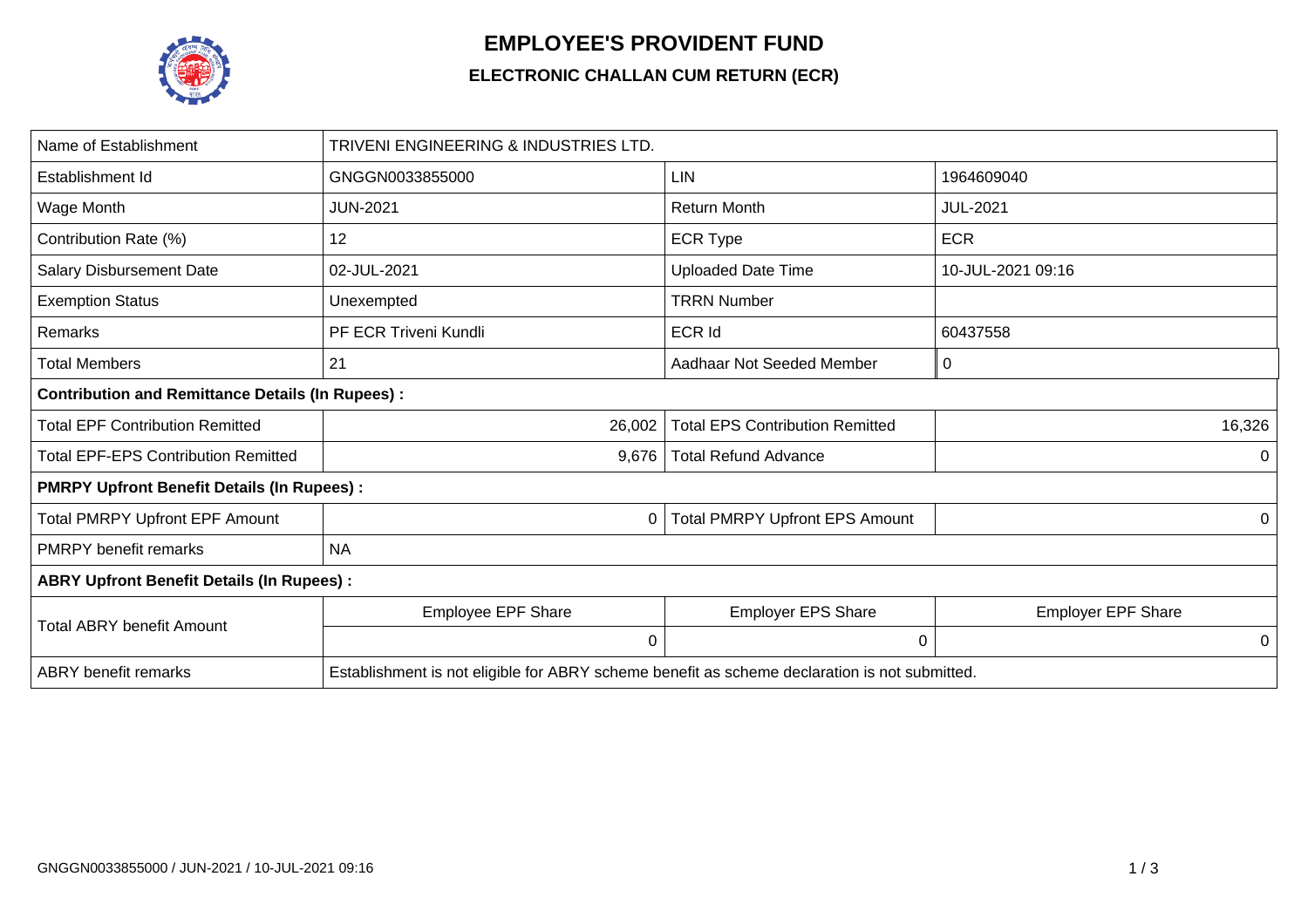## Member Details :-

|                | Name as per  |                                               |                                               | Wages        |            |            |             | <b>Contribution Remitted</b> |             |       |                    |                | <b>PMRPY / ABRY Benefit</b>    |                       |                 | <b>Posting</b>                   |
|----------------|--------------|-----------------------------------------------|-----------------------------------------------|--------------|------------|------------|-------------|------------------------------|-------------|-------|--------------------|----------------|--------------------------------|-----------------------|-----------------|----------------------------------|
| SI. No.        | <b>UAN</b>   | <b>ECR</b>                                    | <b>UAN</b><br><b>Repository</b>               | <b>Gross</b> | <b>EPF</b> | <b>EPS</b> | <b>EDLI</b> | EE.                          | <b>EPS</b>  | ER    | <b>NCP</b><br>Days | <b>Refunds</b> | <b>Pension</b><br><b>Share</b> | ER PF<br><b>Share</b> | <b>EE Share</b> | <b>Location of</b><br>the member |
| $\overline{1}$ | 101487956698 | <b>ABU SUFIAN</b>                             | <b>ABU SUFIAN</b>                             | 4,599        | 4,599      | 4,599      | 4,599       | 552                          | 383         | 169   | 18                 | $\mathbf 0$    |                                |                       |                 | N.A.                             |
| 2              | 101213091940 | <b>ANIL KUMAR</b><br><b>CHANDRAVANS</b><br>HI | <b>ANIL KUMAR</b><br>CHANDRAVA<br><b>NSHI</b> | 16,425       | 16,425     | 15,000     | 15,000      | 1,971                        | 1,250       | 721   | $\Omega$           | $\mathbf 0$    |                                |                       |                 | N.A.                             |
| 3              | 101656227567 | <b>ASHOK</b><br><b>MANDAL</b>                 | <b>ASHOK</b><br><b>MANDAL</b>                 | 5,960        | 5,960      | 5,960      | 5,960       | 715                          | 496         | 219   | 15                 | $\Omega$       |                                |                       |                 | N.A.                             |
| $\overline{4}$ | 101319715144 | <b>ASHWANI</b><br><b>MANDAL</b>               | <b>ASHWANI</b><br><b>MONDAL</b>               | 8,940        | 8,940      | 8,940      | 8,940       | 1.073                        | 745         | 328   | 10                 | $\mathbf 0$    |                                |                       |                 | N.A.                             |
| 5              | 101397155374 | <b>BHAJAHARI DA</b>                           | <b>BHAJAHARI</b><br>DAS                       | 5,960        | 5,960      | 5,960      | 5,960       | 715                          | 496         | 219   | 15                 | $\mathbf 0$    |                                |                       |                 | N.A.                             |
| 6              | 101495427313 | <b>DEEPAK</b>                                 | <b>DEEPAK</b>                                 | 14,900       | 14,900     | 14,900     | 14,900      | 1,788                        | 1,241       | 547   | $\mathbf 0$        | $\mathbf 0$    |                                |                       |                 | N.A.                             |
| $\overline{7}$ | 101188247826 | <b>FATIK SEKH</b>                             | <b>FATIK SEKH</b>                             | 5,256        | 5,256      | 5,256      | 5,256       | 631                          | 438         | 193   | 17                 | 0 <sup>1</sup> |                                |                       |                 | N.A.                             |
| 8              | 101207336347 | <b>KRISHANPAL</b>                             | <b>KRISHNA PAL</b>                            | 14,900       | 14,900     | 14,900     | 14,900      | 1,788                        | 1,241       | 547   | $\mathbf 0$        | $\mathbf 0$    |                                |                       |                 | N.A.                             |
| 9              | 101487956646 | <b>MANOJ</b><br><b>CHAURASIA</b>              | <b>MANOJ</b><br><b>CHAURASIA</b>              | 14,900       | 14,900     | 14,900     | 14,900      | 1,788                        | 1,241       | 547   | $\mathbf 0$        | $\mathbf 0$    |                                |                       |                 | N.A.                             |
| 10             | 101350010514 | MAYANK<br><b>VERMA</b>                        | <b>MAYANK</b><br><b>VERMA</b>                 | 16,425       | 16,425     | 15,000     | 15,000      | 1,971                        | 1,250       | 721   | 0                  | $\mathbf 0$    |                                |                       |                 | N.A.                             |
| 11             | 101315587217 | PANKAJ KUMA                                   | PANKAJ<br><b>KUMAR</b>                        | 16,425       | 16,425     | 15,000     | 15,000      | 1,971                        | 1,250       | 721   | $\mathbf 0$        | $\mathbf 0$    |                                |                       |                 | N.A.                             |
| 12             | 101656227551 | PRATAP KUMA                                   | <b>PRATAP</b><br><b>KUMAR</b>                 | 7,152        | 7,152      | 7,152      | 7,152       | 858                          | 596         | 262   | 13                 | $\mathbf 0$    |                                |                       |                 | N.A.                             |
| 13             | 101656227533 | PREM KUMAR<br><b>MANDAL</b>                   | <b>PREM</b><br><b>KUMAR</b><br><b>MANDAL</b>  | 3,576        | 3,576      | 3,576      | 3,576       | 429                          | 298         | 131   | 19                 | $\mathbf 0$    |                                |                       |                 | N.A.                             |
| 14             | 101397155388 | <b>RAKESH</b><br><b>KUMAR BHOLA</b>           | <b>RAKESH</b><br><b>KUMAR</b><br><b>BHOLA</b> | 5,960        | 5,960      | 5,960      | 5,960       | 715                          | 496         | 219   | 15                 | $\overline{0}$ |                                |                       |                 | N.A.                             |
| 15             | 101397155238 | RANAJIT JANA                                  | <b>RANAJIT</b><br><b>JANA</b>                 | 7,152        | 7,152      | 7,152      | 7,152       | 858                          | 596         | 262   | 13                 | $\mathbf 0$    |                                |                       |                 | N.A.                             |
| 16             | 101387748592 | SHAMBHU<br><b>PRASAD</b>                      | SAMBHU<br>PARSAD                              | 14,900       | 14,900     | 14,900     | 14,900      | 1.788                        | 1,241       | 547   | $\mathbf 0$        | $\mathbf 0$    |                                |                       |                 | N.A.                             |
| 17             | 101487956614 | <b>SANGAM SING</b>                            | SANGAM<br><b>SINGH</b>                        | 14,900       | 14,900     | 14,900     | 14,900      | 1,788                        | 1,241       | 547   | $\mathbf 0$        | $\mathbf 0$    |                                |                       |                 | N.A.                             |
| 18             | 101195656584 | <b>SANU SEKH</b>                              | <b>SANU SEKH</b>                              | 6,570        | 6,570      | 6,570      | 6,570       | 788                          | 547         | 241   | 15                 | $\mathbf 0$    |                                |                       |                 | N.A.                             |
| 19             | 101175946347 | <b>SHUVANKAR</b><br><b>NAYAK</b>              | SHUVANKAR<br><b>NAYAK</b>                     | 10,000       | 10,000     | 10,000     | 10,000      | 1,200                        | 833         | 367   | $\mathbf 0$        | $\mathbf 0$    |                                |                       |                 | N.A.                             |
| 20             | 101482441983 | <b>SWAPAN DOLA</b>                            | <b>SWAPAN</b><br><b>DOLAI</b>                 | 5,364        | 5,364      | 5,364      | 5,364       | 644                          | 447         | 197   | 16                 | $\mathbf 0$    |                                |                       |                 | N.A.                             |
| 21             | 101545934188 | <b>UPENDRA</b><br><b>CHANDRA</b>              | <b>UPENDRA</b><br>CHANDRA                     | 16,425       | 16,425     | $\Omega$   | 15,000      | 1,971                        | $\mathbf 0$ | 1,971 | $\Omega$           | $\mathbf 0$    |                                |                       |                 | N.A.                             |